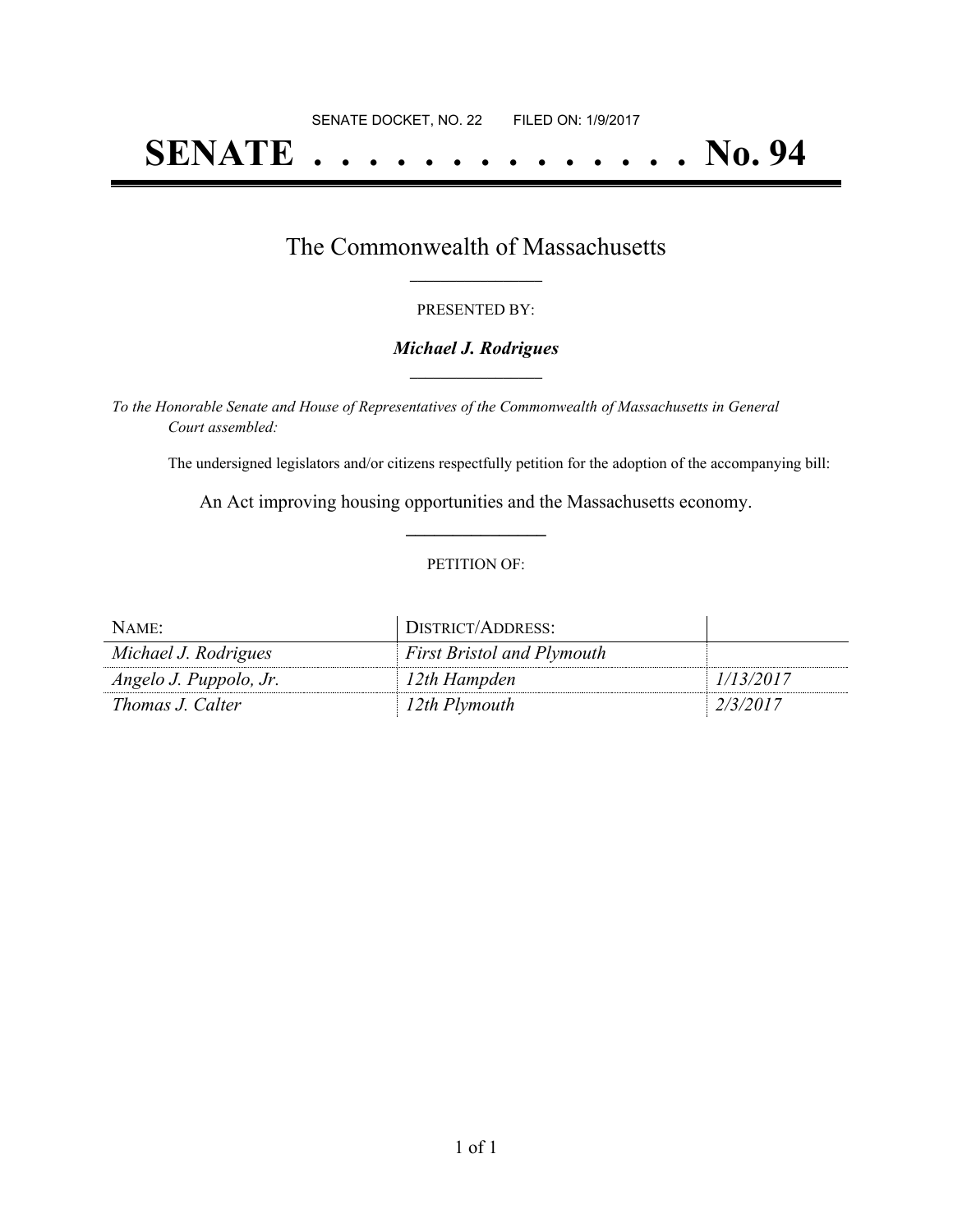### SENATE DOCKET, NO. 22 FILED ON: 1/9/2017

# **SENATE . . . . . . . . . . . . . . No. 94**

By Mr. Rodrigues, a petition (accompanied by bill, Senate, No. 94) of Michael J. Rodrigues, Angelo J. Puppolo, Jr. and Thomas J. Calter for legislation to improve housing opportunities and the Massachusetts economy. Community Development and Small Businesses.

### [SIMILAR MATTER FILED IN PREVIOUS SESSION SEE SENATE, NO. *119* OF 2015-2016.]

## The Commonwealth of Massachusetts

**In the One Hundred and Ninetieth General Court (2017-2018) \_\_\_\_\_\_\_\_\_\_\_\_\_\_\_**

**\_\_\_\_\_\_\_\_\_\_\_\_\_\_\_**

An Act improving housing opportunities and the Massachusetts economy.

Be it enacted by the Senate and House of Representatives in General Court assembled, and by the authority *of the same, as follows:*

1 SECTION 1. Section 9 of chapter 40A, as so appearing, is hereby amended by inserting

2 after the second paragraph the following paragraph:-

 Zoning ordinances or by-laws shall permit multifamily development by right in one or more zoning districts that together cover not less than 1.5% of the developable land area in a city or town and which, by virtue of its infrastructure, transportation access, existing underutilized facilities, and/or location, are suitable for multifamily residential development. Zoning ordinances or by-laws shall establish a housing density for by-right multifamily development in such zoning districts of not less than twenty (20) dwelling units per acre. As used herein, "multifamily housing" means apartment or condominium units in buildings which contain or will contain more than three (3) such units.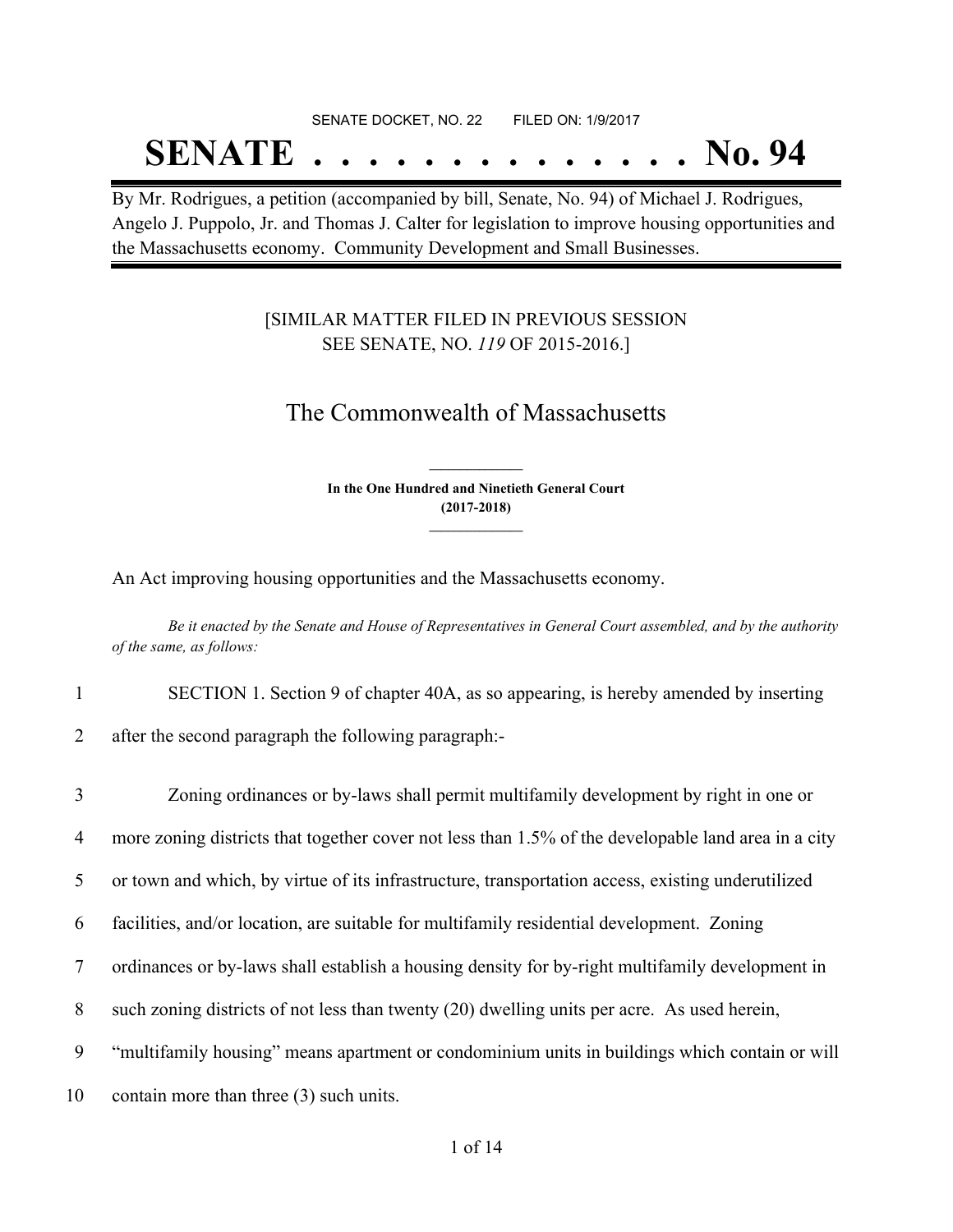- SECTION 2. Section 9 of chapter 40A, as so appearing, is hereby amended by striking out, in the fifth paragraph, the words "cluster developments or".
- SECTION 3. Section 9 of chapter 40A, as so appearing, is hereby amended by striking out the sixth paragraph and inserting in place thereof the following paragraph:-

 Notwithstanding any provision of this section to the contrary, zoning ordinances or by- laws shall provide that cluster developments shall be permitted by right in residential zoning districts at the density permitted in the zoning district in which the property is located upon review and approval by a planning board pursuant to the applicable provisions of sections 81K to 81GG, inclusive, of chapter 41 and in accordance with its rules and regulations governing subdivision control. Zoning ordinances and by-laws shall not require the submission of a plan showing a standard subdivision complying with the otherwise applicable requirements of the ordinance or by-laws as a condition precedent to the approval of a cluster development plan.

# SECTION 4. Section 81Q of chapter 41, as so appearing, is hereby amended by inserting after the second sentence the following sentence:-

 Such rules shall not require the submission of a plan showing a standard subdivision complying with the requirements of the local zoning ordinance or by-laws as a condition precedent to the approval of a plan depicting a cluster development pursuant to section 9 of chapter 40A.

 SECTION 5. Section 3 of chapter 40A, as so appearing, is hereby amended by inserting after the tenth paragraph the following paragraph:-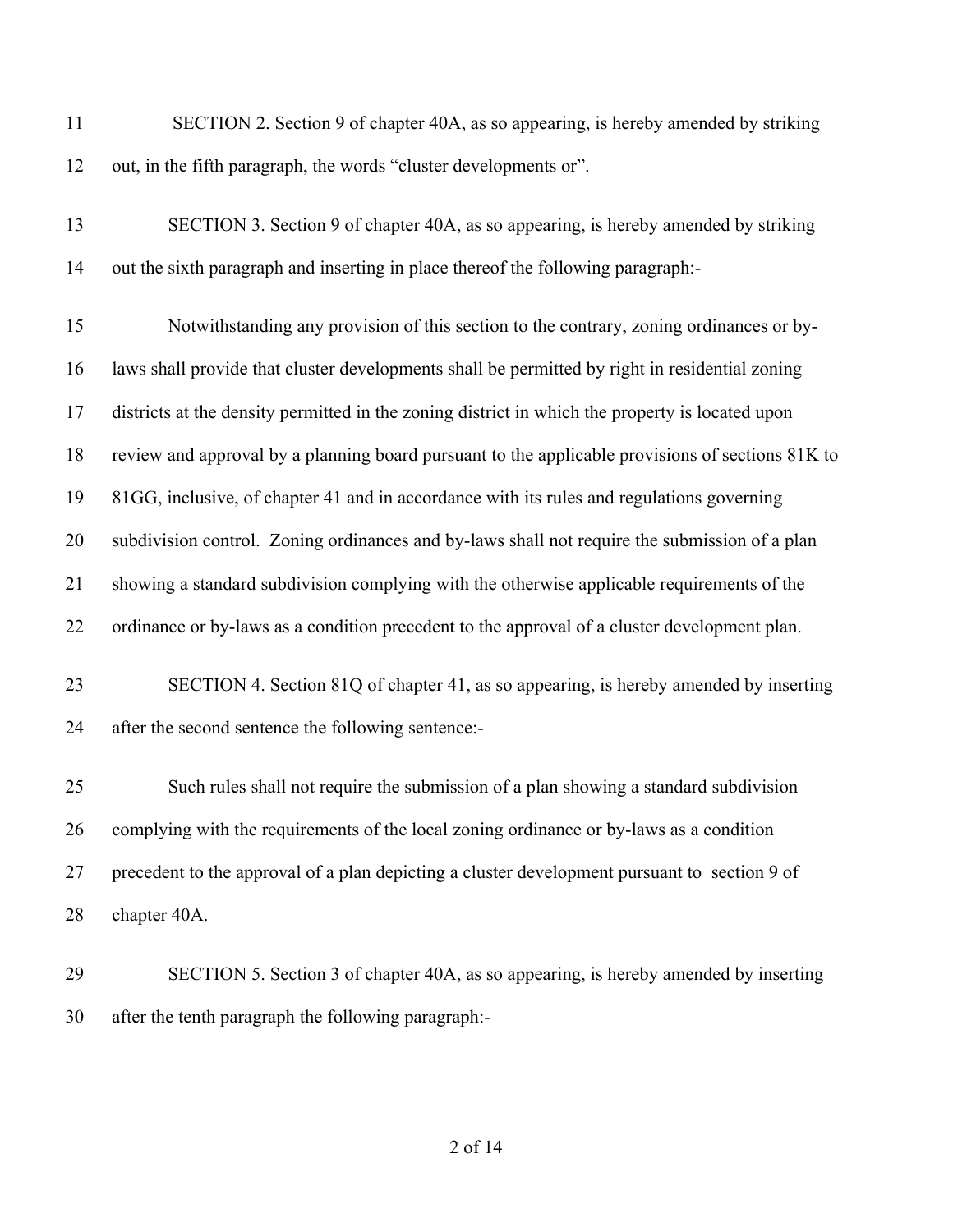| 31 | Zoning ordinances and by-laws shall classify "accessory dwelling unit," as defined                  |
|----|-----------------------------------------------------------------------------------------------------|
| 32 | herein, as a use permitted by right in all single-family residential zoning districts. No zoning    |
| 33 | ordinance or by-law shall unreasonably regulate the location, dimensions, or design of an           |
| 34 | accessory dwelling unit on a lot. As used herein, "accessory dwelling unit" is a self-contained     |
| 35 | housing unit incorporated within a single-family dwelling or detached accessory structure that is   |
| 36 | clearly subordinate to the single-family dwelling and complies with the use, dimensional, and       |
| 37 | design requirements of the local zoning ordinance or by-law.                                        |
| 38 | SECTION 6. Section 9 of chapter 40A, as so appearing, is hereby amended by striking                 |
| 39 | out the first paragraph and inserting in place thereof the following paragraph:-                    |
| 40 | Zoning ordinances or by-laws shall provide for specific types of uses which shall only be           |
| 41 | permitted in specified districts upon the issuance of a special permit. Special permits may be      |
| 42 | issued only for uses which are in harmony with the general purpose and intent of the ordinance      |
| 43 | or by-law, shall be subject to general or specific provisions set forth therein, and shall run with |
| 44 | the land and shall not be personal to the applicant or owner of the property. Such permits may      |
| 45 | also impose conditions, safeguards and limitations on time or use.                                  |
| 46 | SECTION 7. Section 10 of chapter 40A, as so appearing, is hereby amended by striking                |
| 47 | out the first paragraph and inserting in place thereof the following paragraphs:-                   |
| 48 | The permit granting authority shall have the power, after public hearing for which notice           |
| 49 | has been given by publication and posting as provided in section eleven and by mailing to all       |
| 50 | parties in interest, to grant a variance from the terms of the applicable zoning ordinance or by-   |
| 51 | law where such permit granting authority specifically finds that a literal enforcement of the       |
| 52 | provisions of the ordinance or by-law would result in a practical difficulty. In making its         |
|    |                                                                                                     |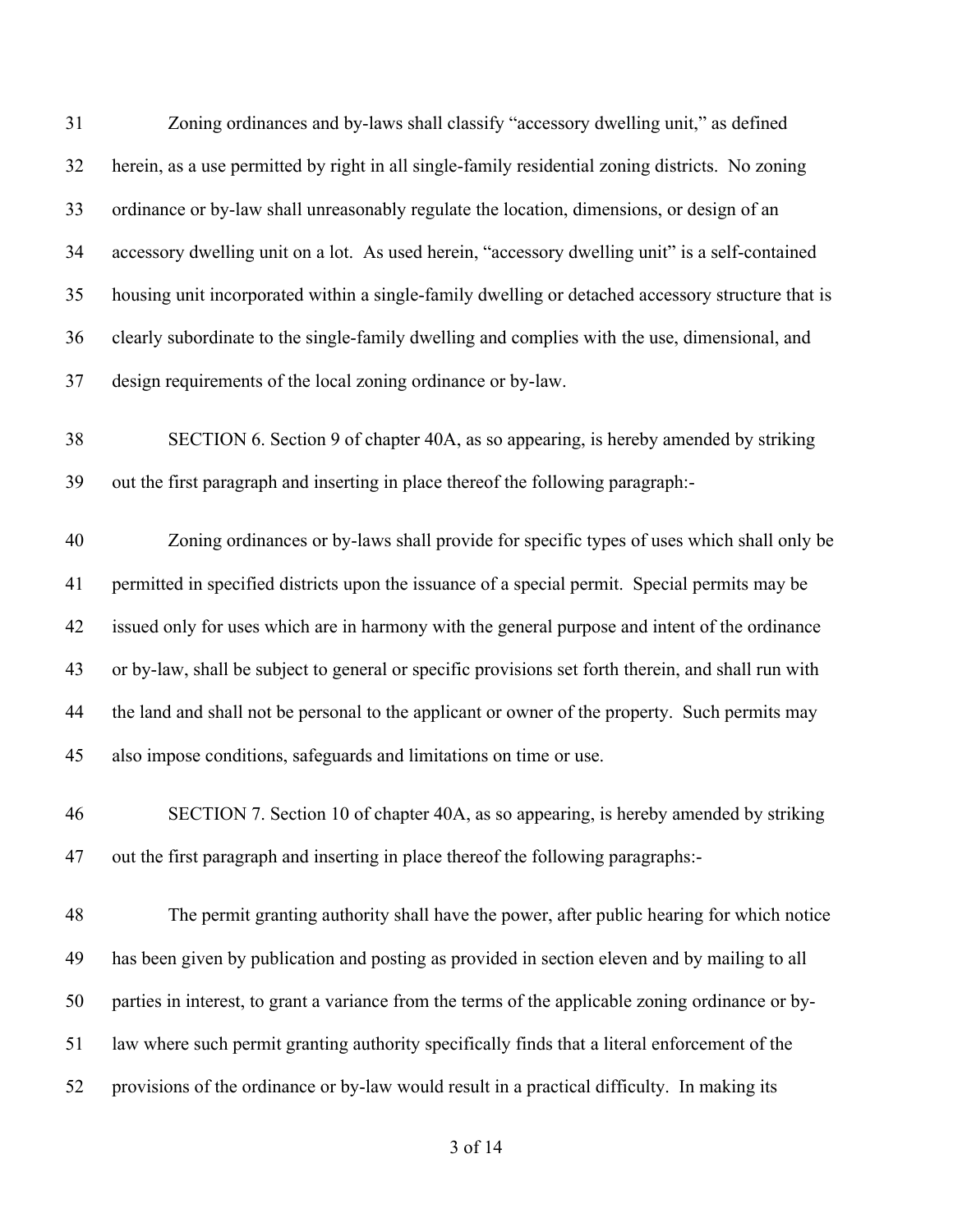determination, the permit granting authority shall take into consideration the benefit to the applicant if the variance is granted, as weighed against the detriment to the health, safety, and welfare of the neighborhood by such grant. In making such determination, the permit granting authority shall also consider: (1) whether an undesirable change will be produced in the character of the neighborhood or a significant detriment to nearby properties will be created in the granting of the dimensional variance; (2) whether the benefit sought by the applicant can be achieved by some method, feasible for the applicant to pursue, other than a dimensional variance; (3) whether the requested dimensional variance is substantial; (4) whether the proposed variance will have a significant adverse impact on the physical conditions in the neighborhood; and (5) whether the alleged difficulty was self-created, which consideration shall be relevant to the decision of the permit granting authority, but shall not necessarily preclude the granting of the dimensional variance.

 Except where local ordinances or by-laws shall expressly permit variances for use, no variance may authorize a use or activity not otherwise permitted in the district in which the land or structure is located; provided, however, that such variances properly granted prior to January first, nineteen hundred and seventy-six but limited in time, may be extended on the same terms and conditions that were in effect for such variance upon said effective date. No variance may authorize a use or activity not otherwise permitted in the district in which the land or structure is located unless the permit granting authority specifically finds that owing to circumstances relating to the soil conditions, shape, or topography of such land or structures and especially affecting such land or structures but not affecting generally the zoning district in which it is located, a literal enforcement of the provisions of the ordinance or by-law would involve substantial hardship, financial or otherwise, to the petitioner or appellant, and that desirable relief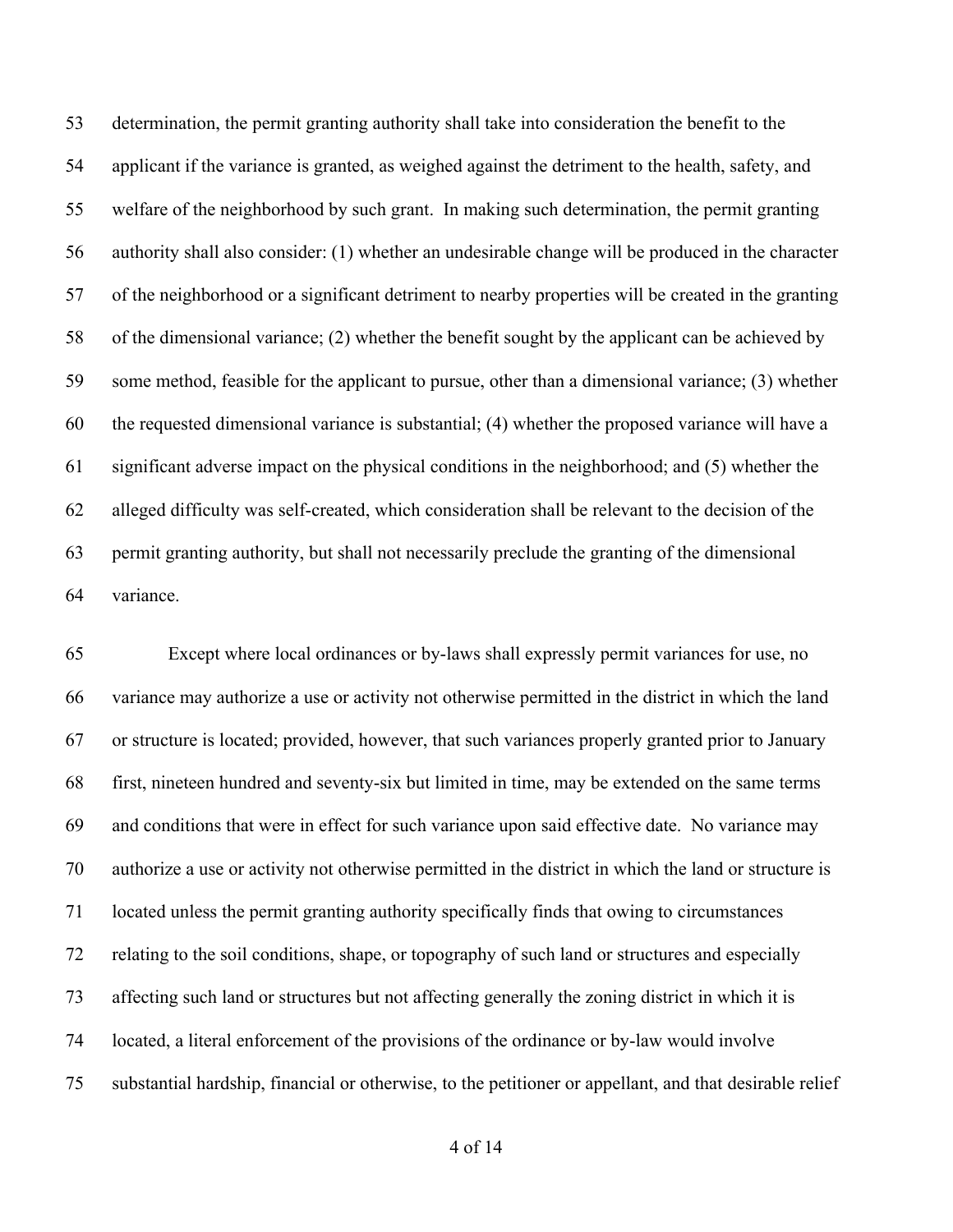may be granted without substantial detriment to the public good and without nullifying or substantially derogating from the intent or purpose of such ordinance or by-law.

 SECTION 8. Chapter 40A is hereby amended by inserting after the Section 7 the following section:-

Section 7A. Site Plan Review

 (a) As used in this section, "site plan review" shall mean a separate review under a municipality's zoning ordinance or by-law, by the planning board, of a plan showing the proposed on-site arrangement of, parking, pedestrian and vehicle circulation, utilities, grading and other site features and improvements existing or to be placed on a parcel of land, in connection with the proposed use of land or structures. Under site plan review, an applicant proposing the development or redevelopment of land for a use that is authorized by right under the local zoning ordinance or by-law presents a plan and other information relevant to the site design of the proposed development to the planning board, which may take input from municipal departments and parties in interest. Such review shall take place under this section only where the proposed use does not require a special permit or variance under the local by-law or ordinance.

 (b) Cities and towns may require such site plan review under a local ordinance or by-law adopted prior to the effective date of this section, or thereafter under this section. Site plan review may be required before a building permit is granted for the construction, reconstruction, or expansion of structures for a use not requiring a special permit or variance, as well as before the commencement of site development not requiring a building or special permit. The planning board may adopt, and from time to time amend, rules and regulations to implement the local site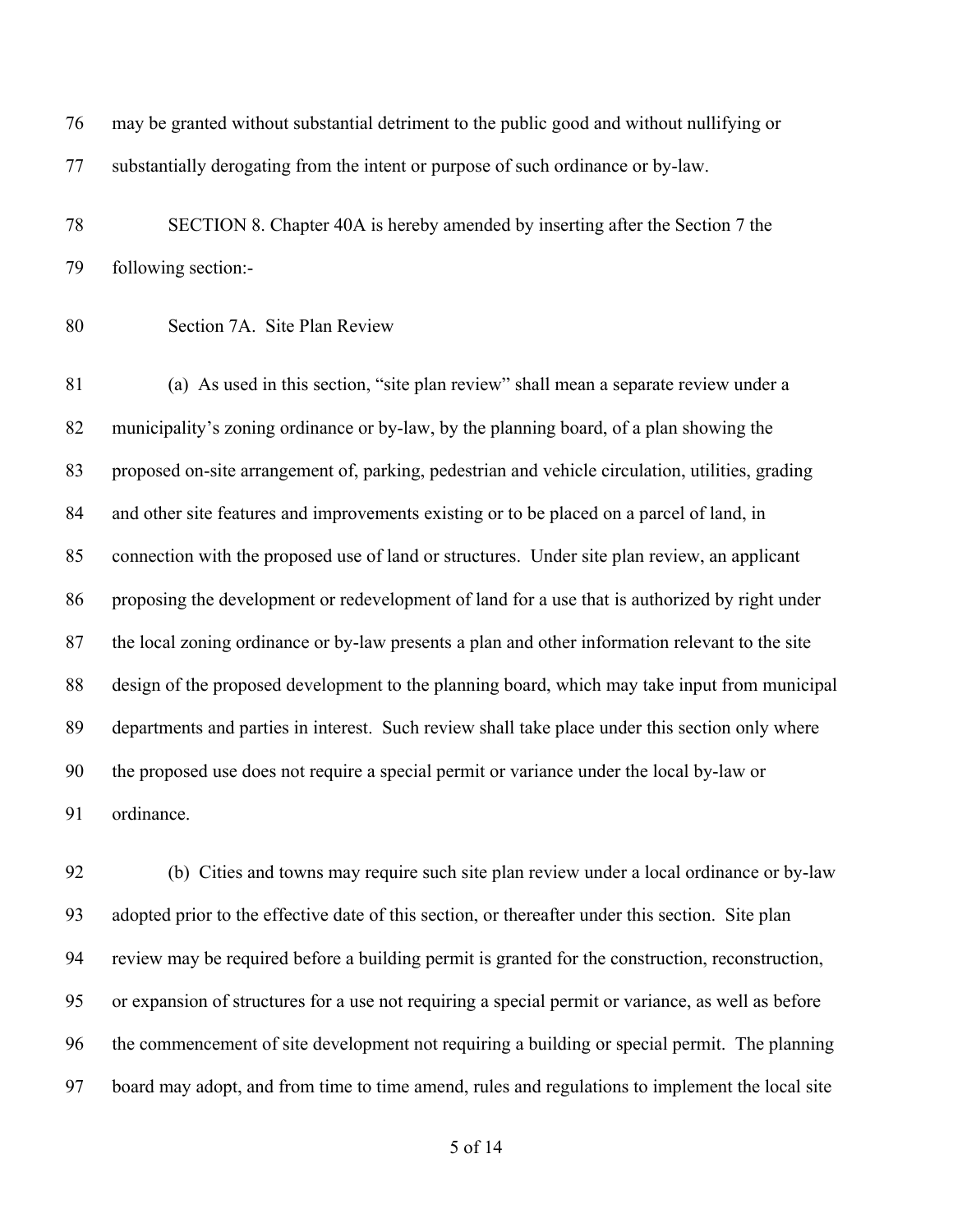plan review ordinance or by-law, including provisions for the imposition of reasonable fees for the employment of outside consultants in the same manner as set forth in section 53G of chapter 44.

 (c) An ordinance or by-law requiring site plan review, whether adopted under this section or previously adopted under the municipality's home rule authority, shall comply with the provisions of this and all following subsections of Section 7A. The ordinance or by-law shall establish the submission, review, and approval process for applications, which may include the requirement of a public hearing held pursuant to the provisions of section eleven of this chapter. Approval of a site plan shall require a simple majority vote of the planning board and the planning board's written decision shall be filed with the city or town clerk within the time limits prescribed by the ordinance or by-law, not to exceed 90 days from the date of filing of the application. If no decision is filed within the time limit prescribed, the site plan shall be deemed constructively approved as provided in section 9, paragraph 11 of this chapter.

 (d) The decision of the planning board may require only those conditions that the applicant has agreed to make or that otherwise are within the planning board's power under the applicable ordinance or by-law and is determined by the planning board to be necessary to ensure substantial compliance of the proposed improvements with the requirements of the zoning ordinance or by-law or to reasonably mitigate any extraordinary direct adverse impacts of the proposed improvements on adjacent properties. A site plan application may be denied only on the grounds that: (i) the proposed site plan cannot be conditioned to meet the requirements set forth in the zoning ordinance or by-law; (ii) the applicant failed to submit the information and fees required by the zoning ordinance or by-law necessary for an adequate and timely review of the design of the proposed land or structures; or (iii) there is no feasible site design change or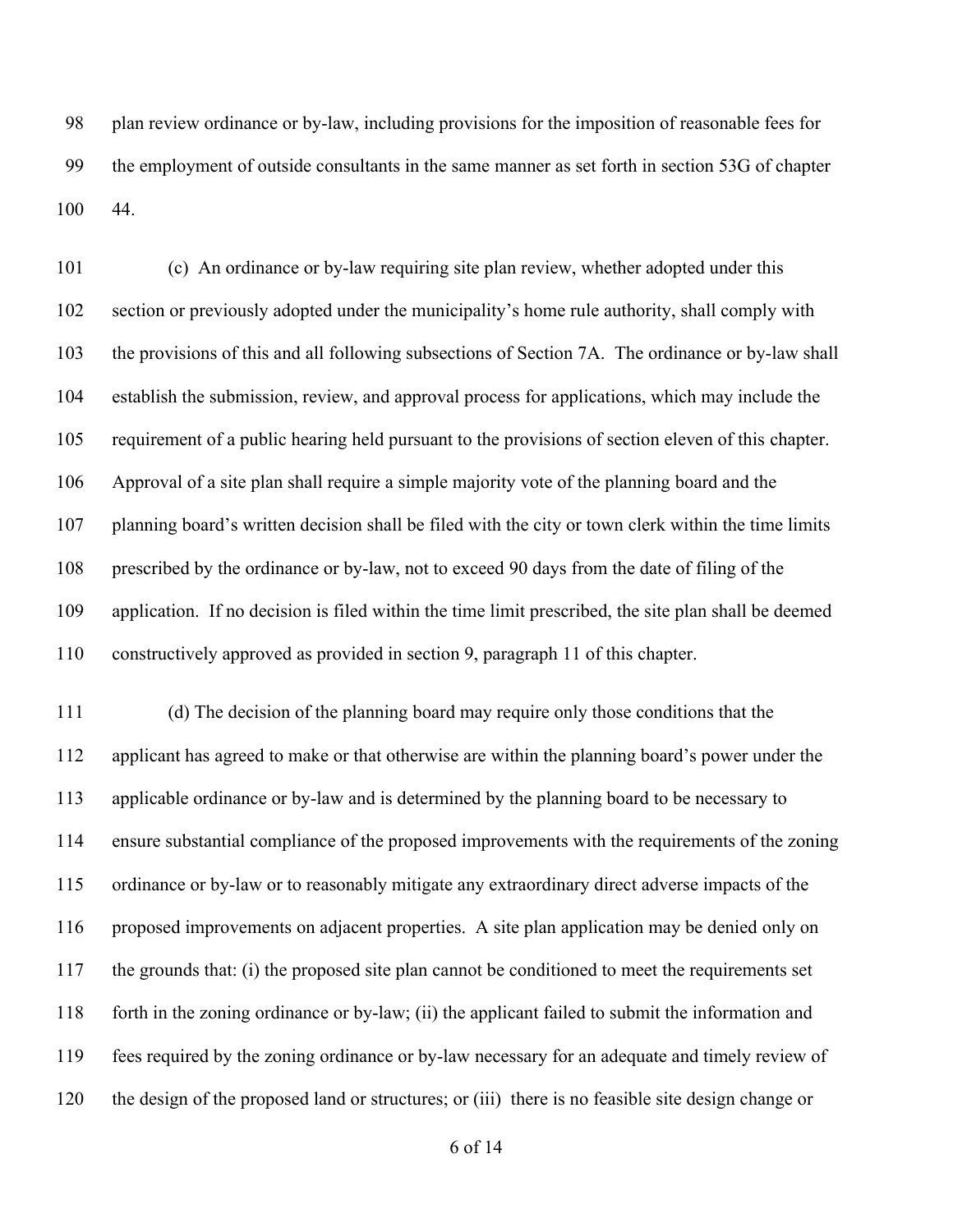condition that would adequately mitigate any extraordinary direct adverse impacts of the proposed improvements on adjacent properties.

 (e)Zoning ordinances or by-laws shall provide that a site plan approval granted under this section shall lapse within a specified period of time, not less than two years from the date the planning board files its decision with the city or town clerk, if substantial use or construction, including substantial investment in site preparation or infrastructure construction, has not yet begun. The aforesaid minimum period of two years may, by ordinance or by-law, be increased to a longer period. If an appeal is filed, the commencement of the lapse period shall be measured from the date of the dismissal of the appeal or entry of final judgment in favor of the applicant. The period for lapse may be extended for good cause by a majority vote of the planning board.

 (f) Site plan review decisions may be appealed under Section 17 in the same manner as a special permit. A complaint by a plaintiff challenging a site plan approval under this section shall allege the specific reasons why the planning board exceeded its authority in approving the site plan and shall allege specific facts establishing how the plaintiff is aggrieved by such decision. The planning board's decision in such a case shall be affirmed unless the court concludes that the decision exceeded the planning board's authority under subsection (d).

 (g) The submission and review process for a site plan submitted in connection with an application for a use that requires a special permit or use variance shall be in conjunction with the submission and review of such special permit or variance application in a coordinated process and shall not be subject to a separate site plan review hearing or process under this section or any local ordinance or by-law.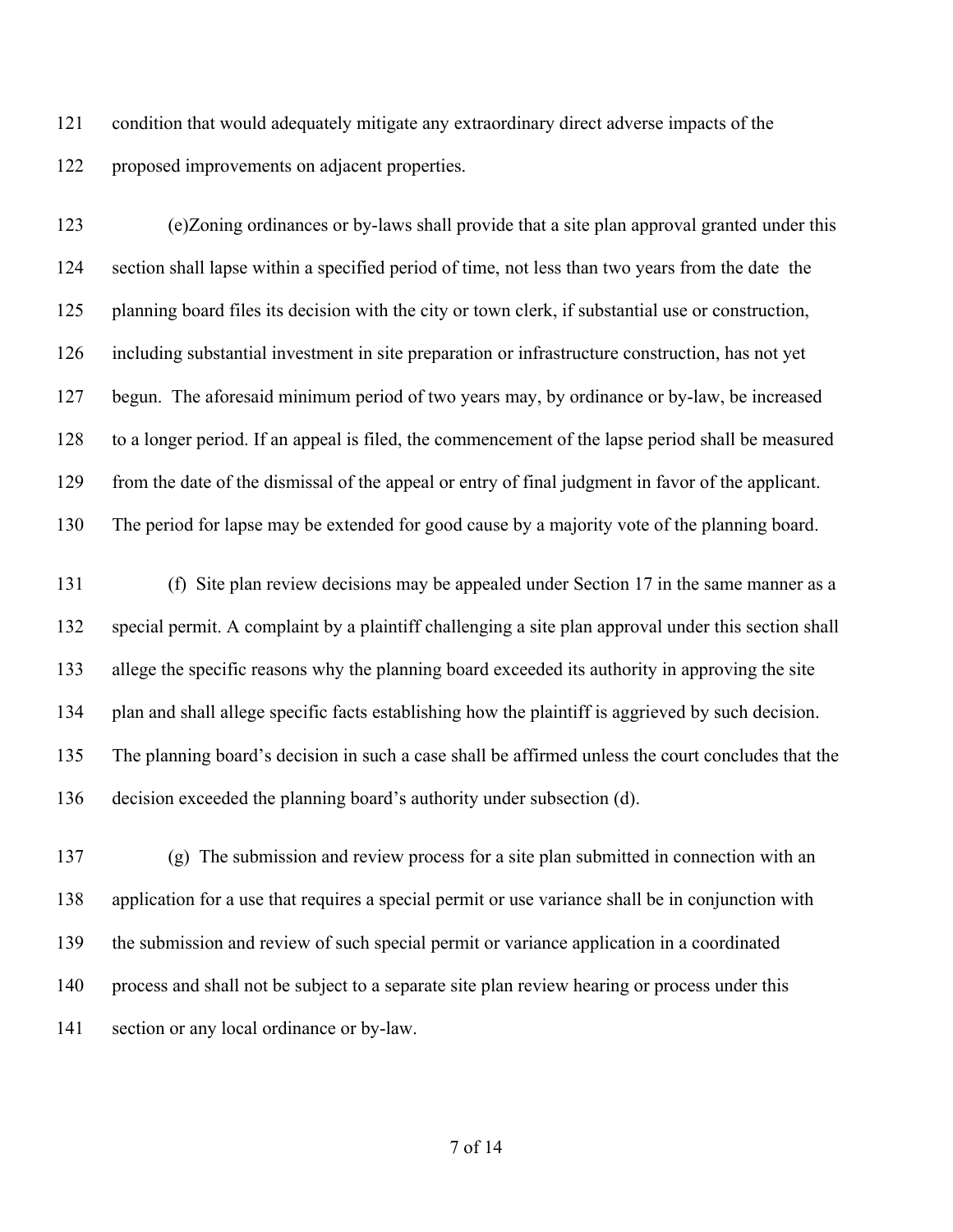(h) In municipalities that adopted a zoning ordinance or by-law requiring some form of site plan review prior to the effective date of this act, the provisions of this Section 7A shall not be effective with respect to such zoning ordinance or by-law until one year after the effective date of this act.

 SECTION 9. Chapter 40A of the General Laws, as so appearing, is hereby amended by inserting the following section:-

 Section 18. Exactions. No decision under this chapter shall be based on the exaction of monetary payment or property from the applicant or landowner unless the decision contains explicit findings of fact and conclusions demonstrating that the exaction so required or requested satisfies federal constitutional requirements.

 SECTION 10. Section 81Q of chapter 41, as so appearing, is hereby amended by inserting after the eleventh sentence the following sentence:-

 No decision concerning a plan of a subdivision shall be based on the exaction of monetary payment or property from the applicant or landowner unless the decision of the planning board contains explicit findings of fact and conclusions demonstrating that the exaction so required or requested satisfies federal constitutional requirements.

 SECTION 11. Section 40 of chapter 131, as so appearing, is hereby amended by striking out the eighteenth paragraph and inserting in place thereof the following paragraph:-

 If after said hearing the conservation commission, selectmen or mayor, as the case may be, determine that the area on which the proposed work is to be done is significant to public or private water supply, to the groundwater supply, to flood control, to storm damage prevention, to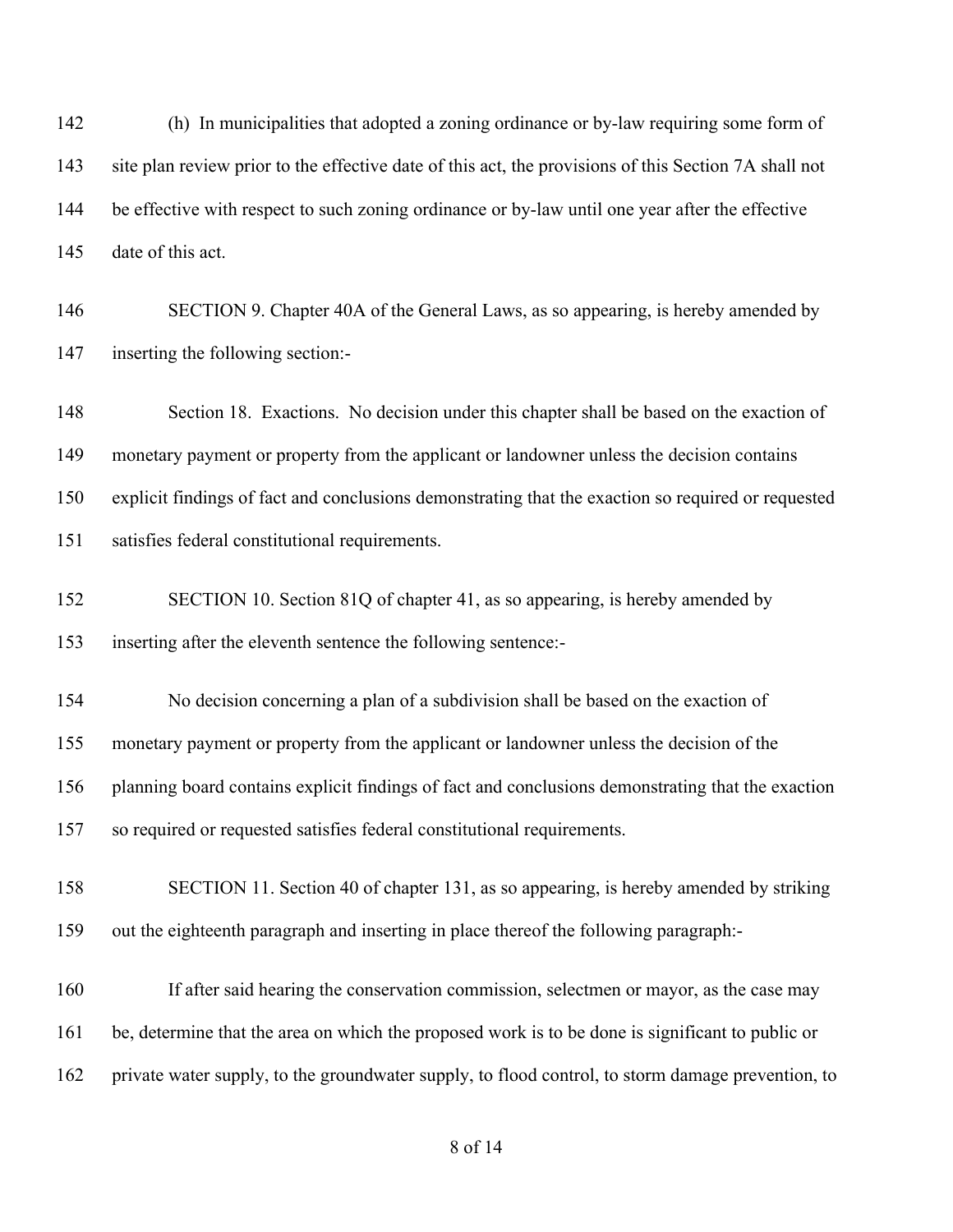prevention of pollution, to protection of land containing shellfish, to the protection of wildlife habitat or to the protection of fisheries or to the protection of the riverfront area consistent with the following purposes: to protect the private or public water supply; to protect the ground water; to provide flood control; to prevent storm damage; to prevent pollution; to protect land containing shellfish; to protect wildlife habitat; and to protect the fisheries, such conservation commission, board of selectmen or mayor shall by written order within twenty-one days of such hearing impose such conditions as will contribute to the protection of the interests described herein, and all work shall be done in accordance therewith. No order shall be based on the exaction of monetary payment or property from the applicant or landowner unless the written order contains explicit findings of fact and conclusions demonstrating that the exaction so required or requested satisfies federal constitutional requirements. If the conservation commission, selectmen or mayor, as the case may be, make a determination that the proposed activity does not require the imposition of such conditions, the applicant shall be notified of such determination within twenty-one days after said hearing. Such order or notification shall be 177 signed by the mayor or a majority of the conservation commission or board of selectmen, as the case may be, and a copy thereof shall be sent forthwith to the applicant and to the department. SECTION 12. The twelfth paragraph of Section 9 of chapter 40A, as so appearing, is

 hereby amended by deleting the words "a two-thirds vote of boards with more than five members, a vote of at least four members of a five member board, and a unanimous vote of a three member board" and inserting in place thereof the following words:-

the concurring vote of a majority of the members then in office.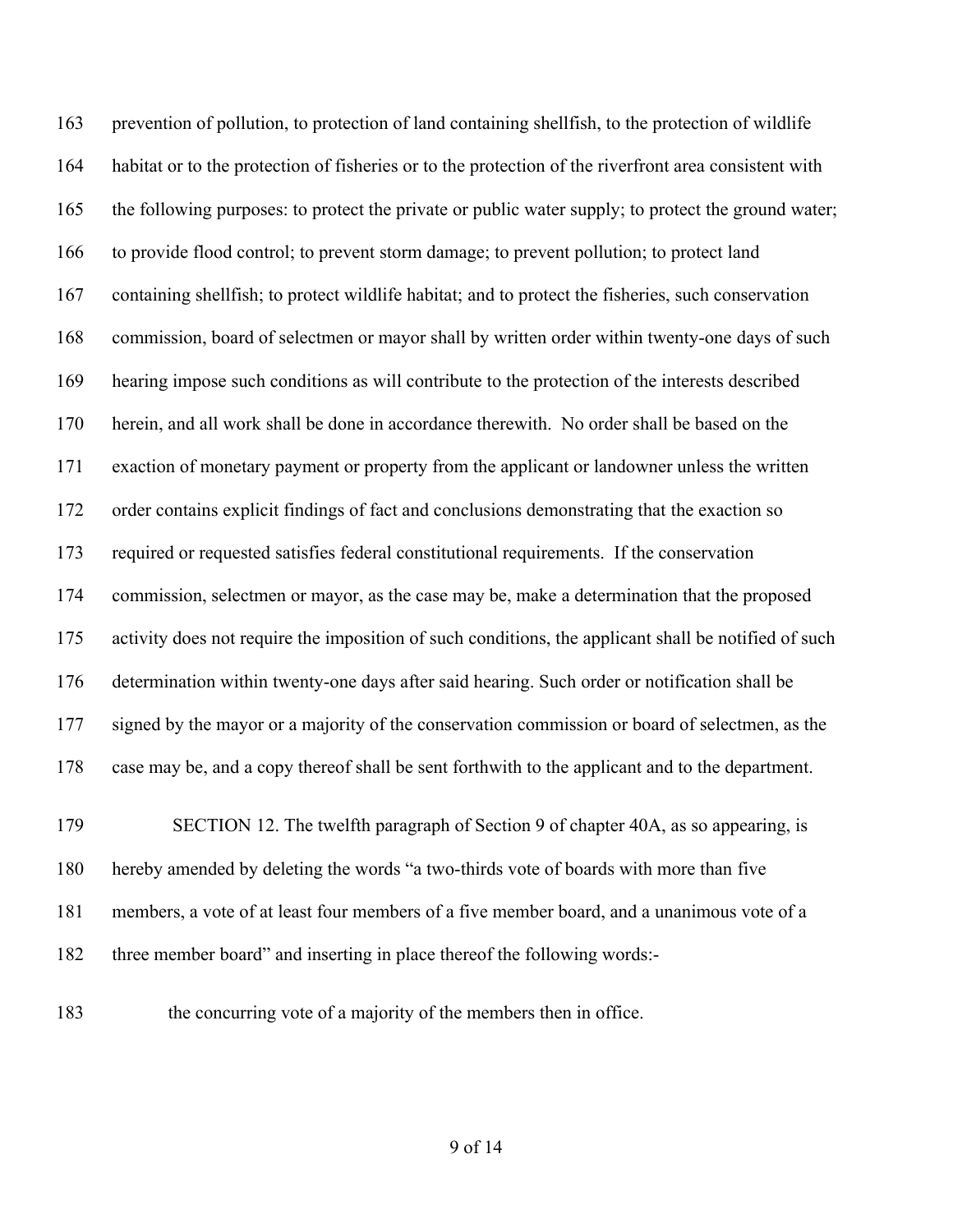| 184 | SECTION 13. The fourth paragraph of Section 15 of chapter 40A, as so appearing, is                   |
|-----|------------------------------------------------------------------------------------------------------|
| 185 | hereby amended by deleting the words "all members of the board of appeals consisting of three        |
| 186 | members, and a concurring vote of four members of a board consisting of five members" and            |
| 187 | inserting in place thereof the following words:-                                                     |
| 188 | the concurring vote of a majority of the members of the board of appeals then in office.             |
| 189 | SECTION 14. Section 53G of chapter 44, as so appearing, is hereby amended by                         |
| 190 | inserting after the first sentence the following paragraph:                                          |
| 191 | Such rules shall require that the city or town establish and update as necessary a list of           |
| 192 | approved outside consultants having the minimum qualifications in one or more fields in which        |
| 193 | the local permitting boards or commission reasonably expect to require outside consultants in        |
| 194 | reviewing applications. The list shall be certified by the city clerk or town clerk and shall        |
| 195 | contain not less than three outside consultants in each field. The applicant shall have the right to |
| 196 | select the outside consultant(s) from the certified list and to request and receive a proposal from  |
| 197 | each consultant prior to making such selection. An applicant or petitioner shall not be charged      |
| 198 | with the travel costs of an outside consultant. Where a proposed project requires the review and     |
| 199 | approval of more than one local board, commission, or official, the respective local boards,         |
| 200 | commissions, and officials shall coordinate in their use of outside consultants in order to avoid    |
| 201 | unnecessary duplication.                                                                             |
| 202 | SECTION 15. The second paragraph of Section 17 of chapter 40A, as so appearing, is                   |
| 203 | hereby amended by striking out the first sentence and inserting in place thereof the following       |

paragraphs:-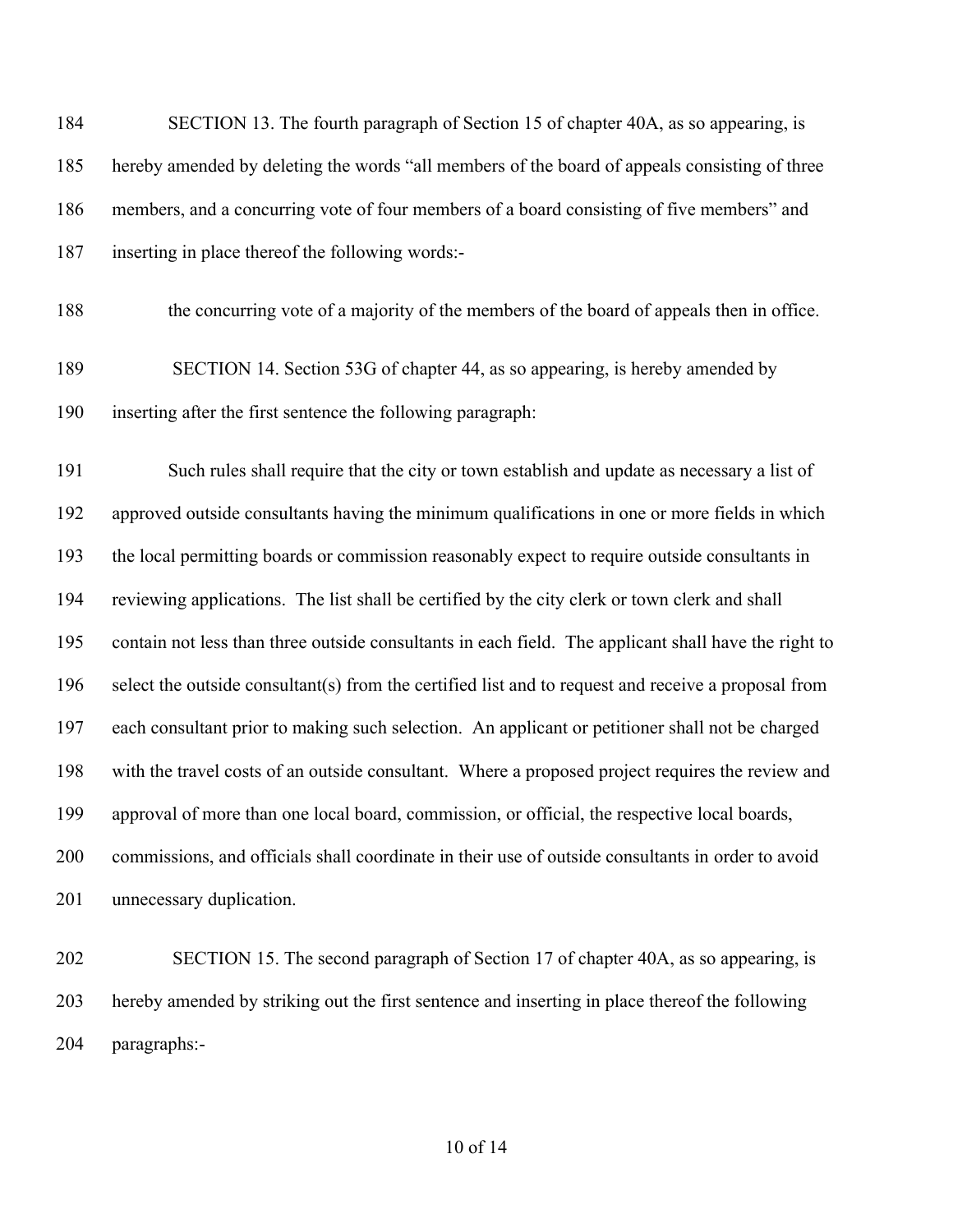If the complaint is filed by someone other than the original applicant, appellant or petitioner, such original applicant, appellant, or petitioner and all members of the board of appeals or special permit granting authority shall be named as parties defendant with their addresses. To avoid delay in the proceedings, instead of the usual service of process, the plaintiff shall within fourteen days after the filing of the complaint, send written notice thereof, with a copy of the complaint, by delivery or certified mail to all defendants, including the members of the board of appeals or special permit granting authority and shall within twenty-one days after the entry of the complaint file with the clerk of the court an affidavit that such notice has been given. If no such affidavit is filed within such time the complaint shall be dismissed. No answer shall be required but an answer may be filed and notice of such filing with a copy of the answer and an affidavit of such notice given to all parties as provided above within seven days after the filing of the answer. Other persons may be permitted to intervene, upon motion. The clerk of the court shall give notice of the hearing as in other cases without jury, to all parties whether or not 218 they have appeared.

 The board of appeals or special permit granting authority shall transmit to the reviewing court the record of its proceedings, including its minutes, findings, decisions, and, if available, a true and correct transcript of its proceedings. If the proceeding was tape recorded, a transcript of that tape recording is a true and correct transcript for purposes of establishing the record. The court may not accept or consider any evidence outside the record of the board of appeals or special permit granting authority unless that evidence was offered to the board of appeals or special permit granting authority, respectively, and the court determines that it was improperly excluded from the record.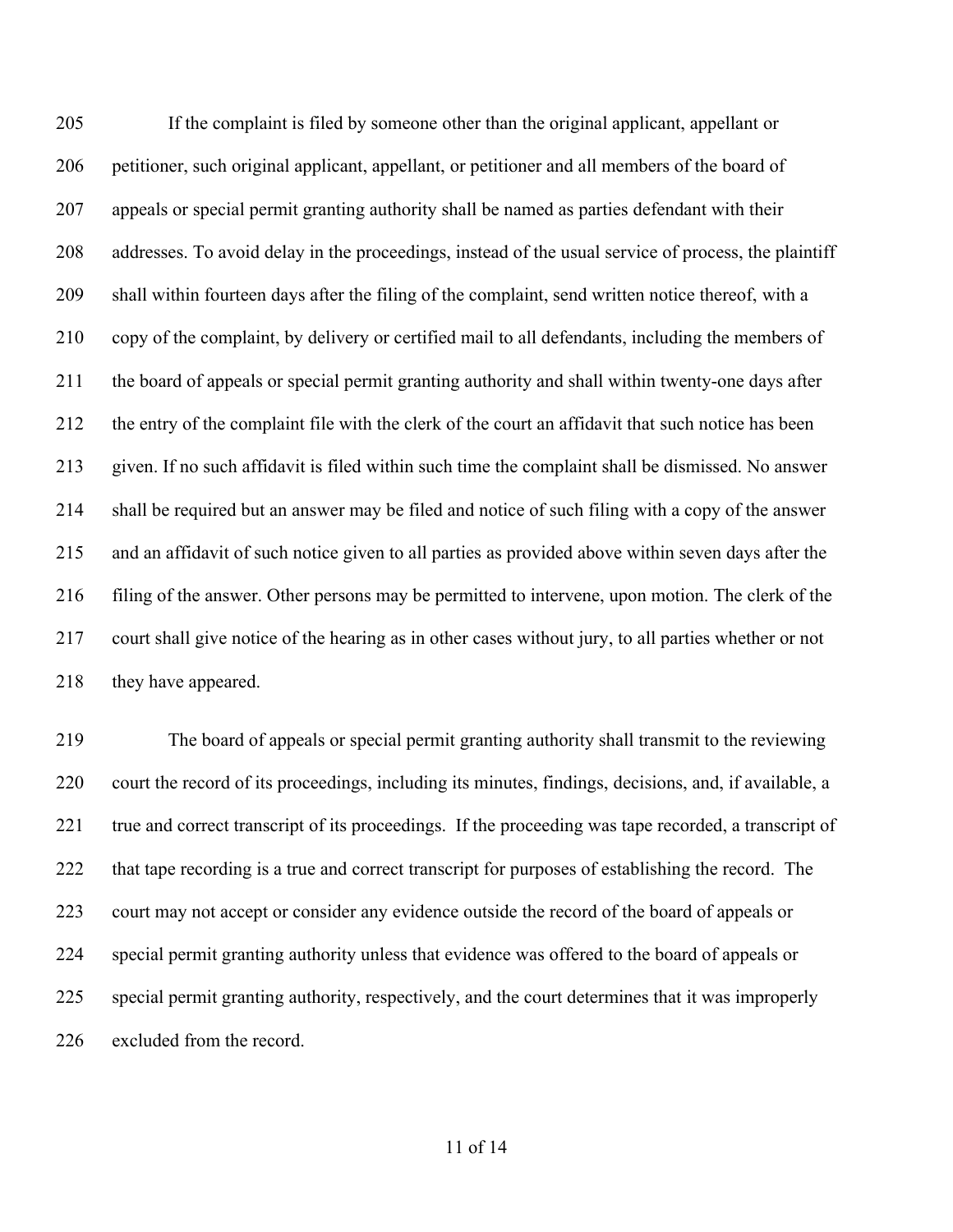The court shall examine the record upon which the decision of the board of appeals or special permit granting authority is based, and upon such record determine only whether or not the decision is arbitrary, capricious, or illegal. A decision of a board of appeals or special permit granting authority is valid if the decision is supported by substantial evidence in the record and is not arbitrary, capricious, or illegal.

 The foregoing remedy shall be exclusive, notwithstanding any defect of procedure or of notice other than notice by publication, mailing or posting as required by this chapter, and the validity of any action shall not be questioned for matters relating to defects in procedure or of notice in any other proceedings except with respect to such publication, mailing or posting and then only by a proceeding commenced within ninety days after the decision has been filed in the office of the city or town clerk, but the parties shall have all rights of appeal and exception as in 238 other equity cases.

 SECTION 16. Section 8C of chapter 40, as so appearing, is hereby amended by inserting after the second paragraph the following paragraph:-

 A Conservation Commission may administer and enforce a local wetlands ordinance or by-law that is adopted by a municipality, only to the extent that it imposes standards or other requirements that are more stringent than or otherwise exceed those set forth in Wetlands Protection Act (G.L. Ch. 131 § 40) and regulations (310 CMR 10.00) thereunder, and only if, prior to adoption by a municipality, the Department of Environmental Protection shall review and approve any such proposed local wetlands ordinance or by-law based upon findings that the proposed ordinance or by-law has a generally recognized scientific basis, is a recommended best practice technique, is necessary to protect unusual local resources that warrant special or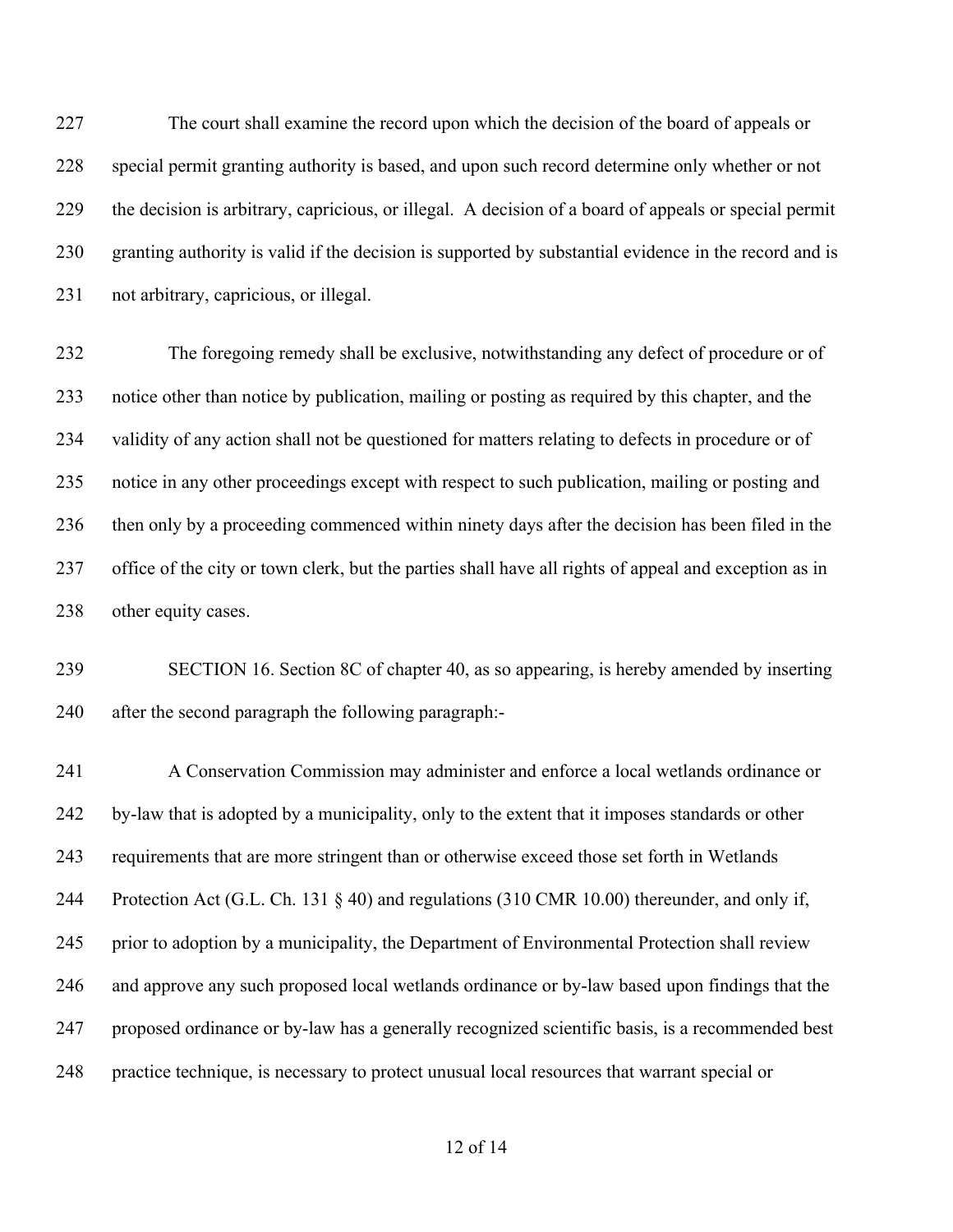enhanced protection, and does not conflict with the Wetlands Protection Act (G.L. Ch. 131 § 40) and regulations (310 CMR 10.00) thereunder. An appeal of a decision made under a local wetlands ordinance or by-law shall be made to the Department of Environmental Protection in accordance with the Wetlands Protection Act (G.L. Ch. 131 § 40) and regulations (310 CMR 10.00) thereunder.

 SECTION 17. Section 13 of chapter 21A, as so appearing, is hereby amended by striking out the first paragraph and inserting in place thereof the following paragraph:-

 A board of health may adopt a local on-site sewage disposal systems regulation, only to 257 the extent that it imposes standards or other requirements that are more stringent than or otherwise exceed those set forth in Title 5 of the State Environmental Code, 310 CMR 15.000, and only if, prior to adoption by the board of health, the Department of Environmental Protection shall review and approve any such proposed on-site sewage disposal systems regulation based upon findings that the proposed regulation has a generally recognized scientific basis, is a recommended best practice technique, is necessary to protect unusual local resources that warrant special or enhanced protection, and does not conflict with Title 5 of the State Environmental Code, 310 CMR 15.000.

 SECTION 18. The first paragraph of Section 31 of chapter 111, as so appearing, is hereby amended by inserting after the second sentence the following sentence:-

 A board of health may adopt local on-site sewage disposal systems regulations that contain standards or other requirements that are more stringent than or otherwise exceed those set forth in Title 5 of the State Environmental Code, 310 CMR 15.000, only if, prior to adoption by the board of health, the Department of Environmental Protection shall review and approve